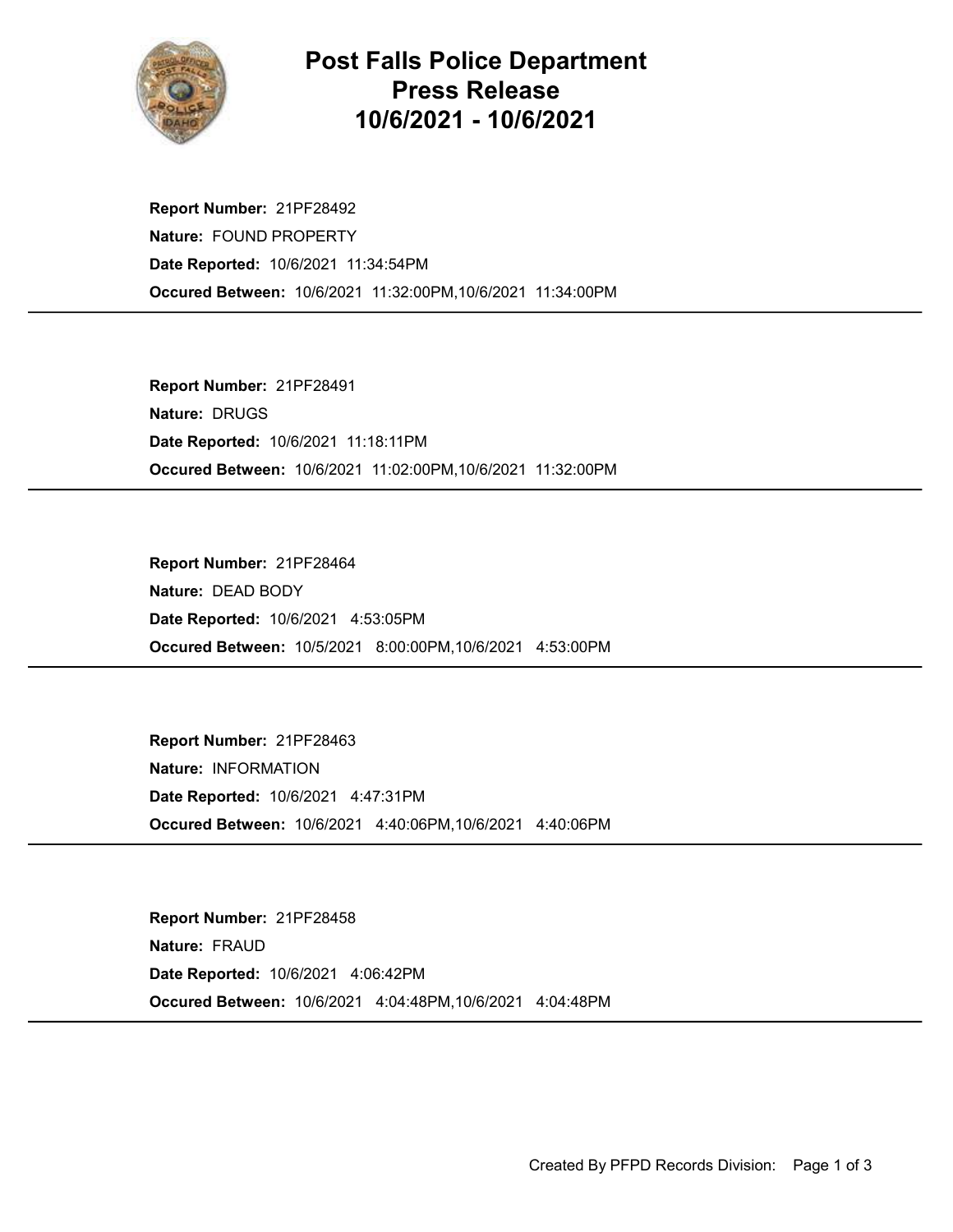Occured Between: 10/6/2021 3:27:21PM,10/6/2021 3:27:21PM Report Number: 21PF28453 Nature: ASSAULT Date Reported: 10/6/2021 3:33:43PM

Occured Between: 10/6/2021 12:30:07PM,10/6/2021 12:30:07PM Report Number: 21PF28434 Nature: INFORMATION Date Reported: 10/6/2021 12:37:36PM

Occured Between: 10/6/2021 12:00:42PM,10/6/2021 12:00:42PM Report Number: 21PF28429 Nature: TOBACCO PROBLEM Date Reported: 10/6/2021 12:01:38PM

Occured Between: 10/6/2021 11:29:17AM,10/6/2021 11:29:18AM Report Number: 21PF28425 Nature: ACCIDENT PD Date Reported: 10/6/2021 11:30:33AM

Occured Between: 10/6/2021 10:38:58AM,10/6/2021 10:38:58AM Report Number: 21PF28420 Nature: FOUND PROPERTY Date Reported: 10/6/2021 10:43:00AM

Occured Between: 10/6/2021 10:26:55AM,10/6/2021 10:26:55AM Report Number: 21PF28418 Nature: PSYCHOLOGICAL Date Reported: 10/6/2021 10:29:05AM